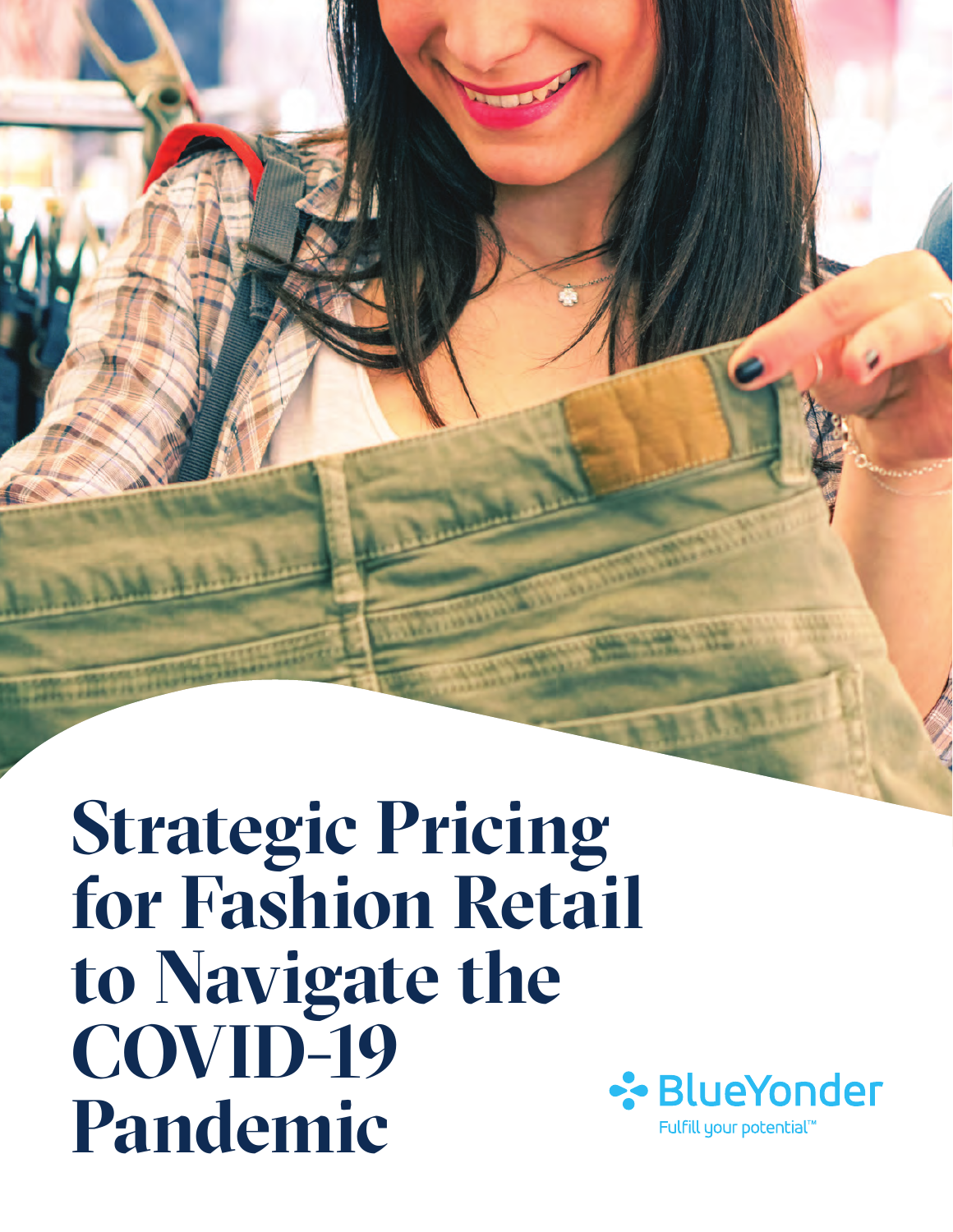# In normal times, strategically sound pricing improves the bottom line. In the crisis, it becomes indispensable for business survival.

Due to its fast adaptation to new circumstances, high degree of automation and immediate learning of all currently arising trends and patterns, machine learning powered price optimization provides an unassailable advantage over traditional manual price rulesets, both in normal and disruptive times.

Apparel retailers' supply chains are disrupted more than ever during these days in which everything is seen in the context of COVID-19; from closed manufacturing sites over delayed or heavily pricedup transport and logistics, to almost global store closures and dramatically changed customer needs and purchasing power. Every step of the supply chain is shaken up by the pandemic.

Technology can help alleviate the disruptive effects on the supply chain. Machine-learning and automation can quickly react to new behavior and adapt to rapidly changing situations. These capabilities are always taking into account the most up-to-date information on inventory available today, in the near future, as well as current and upcoming customer demand. Controlling the price is the only lever in the supply chain that remains under control. Having the steering wheel of the price confidently in hand and understanding how to use that last resort is indispensable for the overall business to survive this disruption.

#### Manual price-rule sets against machine-learning fueled optimization

Traditionally, markdowns in fashion had been planned deterministically before the season starts. Each item was marked down by a pre-determined value (e.g. 20% or 30%) after a given number of weeks on the shelves, independently of the actual demand and stock situation. A refinement of such static ruleset is a rule-based approach; given a certain sell-through-rate after a given number of weeks on the shelves, different markdowns are applied. Such rules can be differentiated further down to assortments or product categories. They remain, however, reactive and require great manual maintenance. Accounting for a newly arisen effect requires changing each and every rule manually.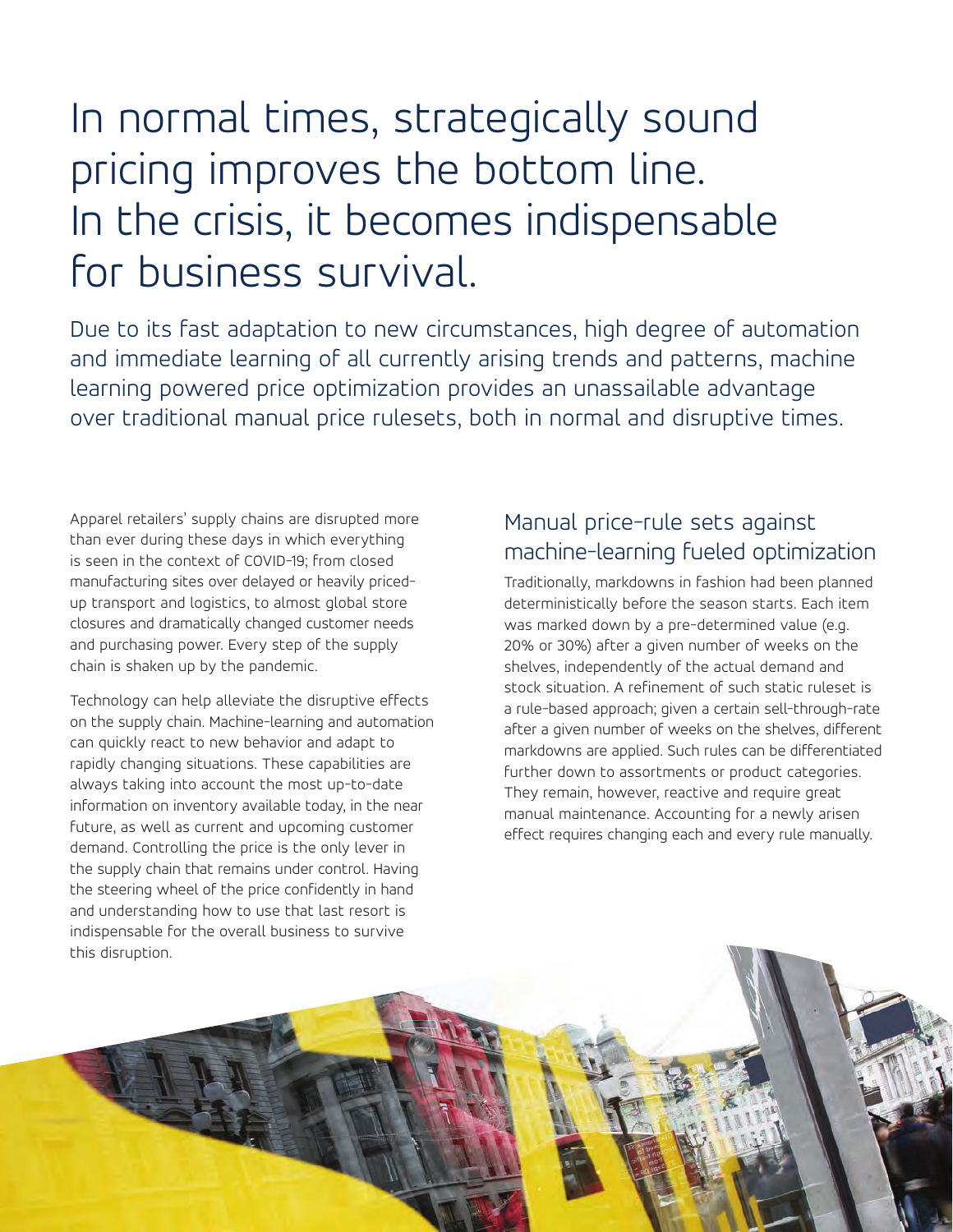

Machine-learning based price optimization, on the other hand, re-considers all aspects for each price recommendation run: The stock levels, the demand in the recent and in the far past, the salvage value, as well as optimization goals and sell-through targets for each item are taken into account to compute a price recommendation. The optimization space, i.e. the prices from which the algorithm chooses the recommendation, is unconstrained, except for customer-set price rules such as price endings on 0.99, "same price for all sizes" or "same price for all stores".

A rule set can be manually adjusted to account for exceptional events, which would have to be fed into the algorithm in the case of machine learning based price optimization. The question therefore naturally arises which of these methods has an advantage amid the COVID-19 uncertainty. Although the possibility of manual interventions seems to favor the rule-based approach, the flexibility and speed of adaptation of the machine-learning solution clearly outweighs the presumed control.

### The imbalance of demand and supply during the Pandemic

One of the difficult questions of economic sciences is whether the COVID-19 crisis with all its immediate and consequential effects will eventually lead to price inflation or deflation. Shocks on the supply side usually lead to a shortage of goods that meets n unchanged demand, which is acted upon by increasing prices, thus inducing an inflation. Shocks on the demand side at unchanging supply, on the other hand, require retailers to decrease their prices, leading to deflation. COVID-19 shocks the global economy on both sides simultaneously. High-volume government aid packages shall, in addition, support the economy, which makes the prediction which of these forces will eventually win over the other unprecedentedly hard, and a subject to intense current debate. The currently most feared scenario is a "stagflation", whereby aid packages inflate prices, while the economy stagnates.

The supply chain of an omni-channel fashion retailer illustrates these textbook-like elements in a small setting. The fashion retailer currently suffers a supply shock: Its manufacturers need to close down to protect their workforce, leading to failed deliveries. International travel dropped to insignificance, making air freight more expensive,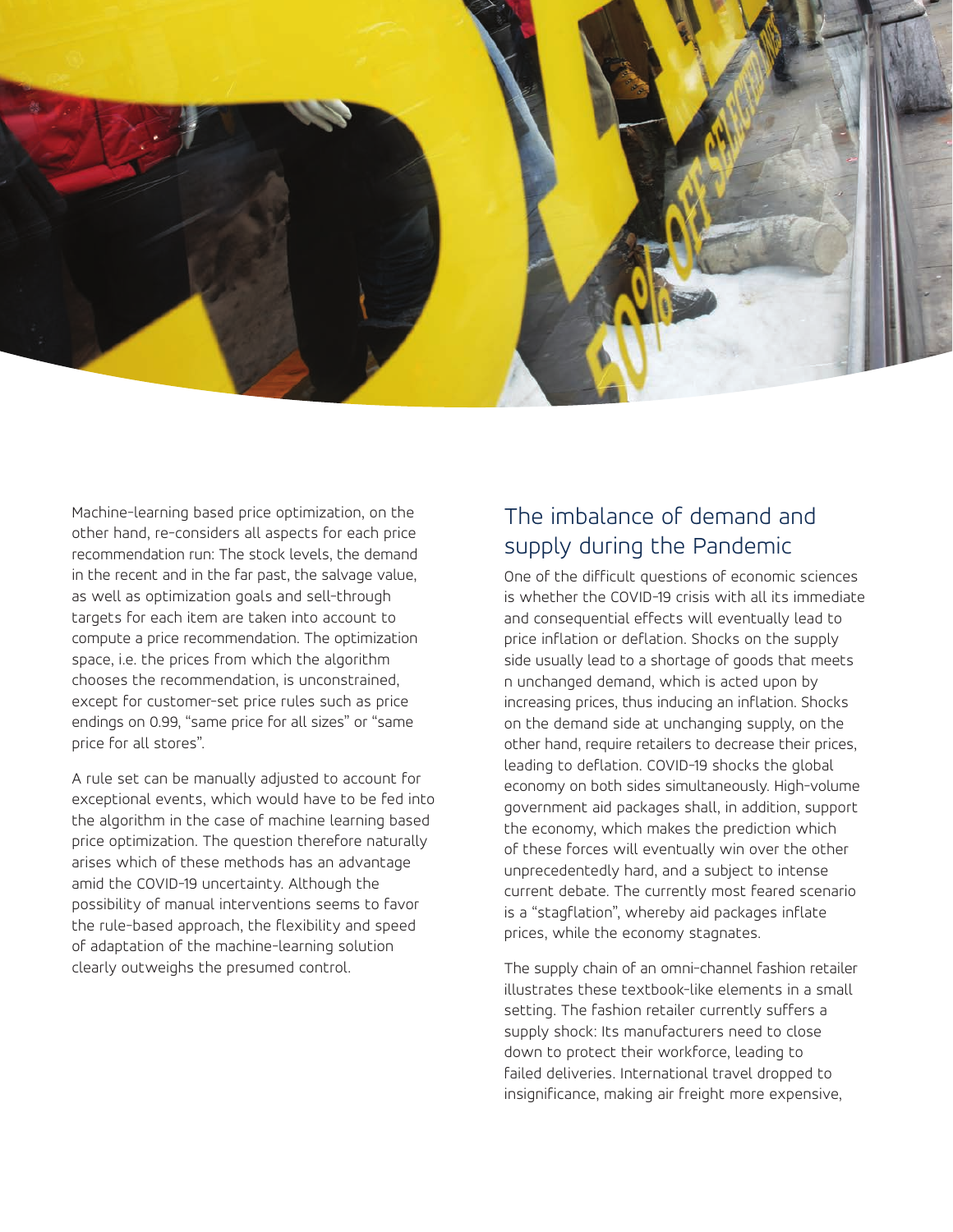while sea freight is heavily delayed. The workforce in distribution centers needs to be protected from the virus, forcing to shift down or work abbreviated schedules, which reduces logistical capabilities. Thus, the supply of the previously planned assortment of clothes is jeopardized.

On the other hand, a demand shock heavily shakes the outflow of goods: The closure of stores has the most dramatic impact, with consequently vanishing demand. Other than this obvious effect, also online channels are affected, since customers' daily lives have been shaken up by the measures against the virus spread, and so have their needs and shopping habits. Certain categories like dress-ware, fashion shoes and vacation related items are in very little demand, while others, like children's wear and athleisure, are on the rise.

Whenever the supply and the demand of a given product, such as a fashionable shoe decrease, the two forces are aligned, and the two unfavorable effects serendipitously match and balance each other out, preventing greater damage. More often than not, however, this alignment does not occur: When the supply of a basic T-shirt fails and meets an increased demand, the latter cannot be fulfilled, which leads to missed revenue and dissatisfied customers. On the other hand, when the stable supply of a fashionable dress encounters a brokendown demand, the retailer runs into a severe overstock-situation. That is, the two disadvantageous forces due to the two shocks aggravate each other. Any aggregation of products into coarse-grained higher-level groups such as assortments can give a dangerously false impression of the actual situation: E.g. when demand is high for small sizes and supply is strong for large sizes, an aggregated view of the product under scrutiny appears to show a seemingly balanced situation. In practice, one runs into both heavy over- and under-stock. Thus, the meticulous consideration of supply and demand on the lowest granularity such as location, size, color, variant, or day is necessary. For an omni-channel retailer that offers hundreds of thousands SKUs in several thousand stores, this gives millions of combinations to consider disqualifying any manual attempt from the very start.

In other words, for a fashion retailer, the supply and demand shocks are not only of unforeseeable strength, but they are also often unaligned for each and every individual product.

The only undisrupted and thereby more powerful than ever steering wheel in the complex network of supply and demand network is the price, giving it unprecedented importance and attention. The price that the retailer sets for a product is the ultimate means to alleviate the misalignment between supply and demand: When the demand exceeds the supply, prices are increased. When the demand is not sufficient to clear the stocks to be ready for the next reset, prices are marked down, or new promotional activities are played out. The price can thereby prevent the worst scenario of a fast sellout of the essential goods in demand with a simultaneous overstock of low-demand goods.

Strategically sound pricing is also eventually beneficial for the customer: While a low price on high-demand goods might appear like an advantageous bargain at first sight, the consequent out-of-stock-situation fuels a black market with astronomical prices, as we have seen for masks and disinfectants. Moreover, the current cash flow situation being precarious for most fashion retailers, the mid-term question is whether a supply of goods can at all be sustained. A wide wave of bankruptcy in the fashion retail market is of no one's interest. The right price during and after the crisis is therefore key for the mid- and long-term survival of every fashion retailer worldwide. Two particular settings emerge: Pricing during the lock-down in online stores, and brick & mortar store reopening scenarios.

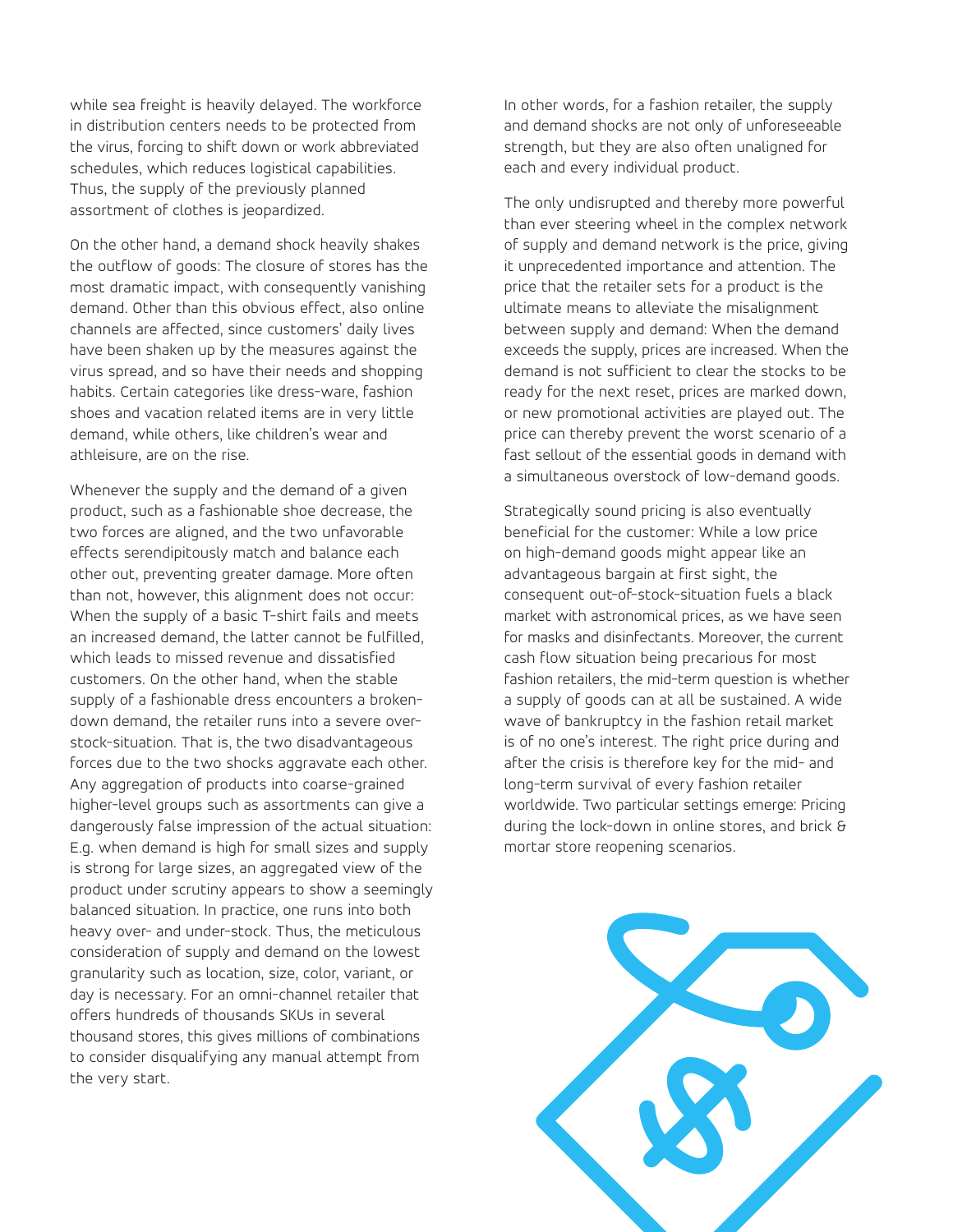#### Price steering in online stores

When doors to the brick-and-mortar stores close, the customer demand naturally redistributes among online stores. These online channels, which have, after a short two-week-period of lower demand as an immediate reaction to the unprecedented virus containment steps, now see increasing sales. The increase in demand comes, however, with downsides: The online store becomes the substitute of a brickand-mortar store instead of a complement, with simple low-margin commodities in higher-than-usual demand, while high-margin fashion is not being asked for. Basket sizes have been increasing, and so will return rates, which are the number-one jeopardy to profitability.

Given the complexity of the situation, however, no general rule of thumb for price setting can be formulated: In our example, the fashionable dress should be marked down heavily to meet sellthrough-targets, while the basic T-shirt should be kept at their original price. The worst retailers can do in this challenging situation is to assume a general tendency towards over- or under-supply and to either keep all prices at the pre-crisis level or give general strong discounts and promotions: In the former case will the revenue not be sufficient to satisfy the necessary cash-flow, in the latter, the retailer runs the great risk to also promote and markdown products for which the demand surpasses the supply by far, again jeopardizing the bottom line. For online retail, the optimal price setting needs not only to account for the supply and demand situation, but also for future incoming stocks, stocks in transit and stock increases from customer returns. The latter also lead to additional handling costs so the individual item price has an impact on buyer behavior and on the return rates. Item-specific pricing is therefore key to keeping a viable level of revenue flow and profitability.

#### Today's behavior is the key to tomorrow's prices

In the current situation with short planning horizons, the best prediction for tomorrow's market behavior is today's behavior and in contrast to "usual" times not the typical season's behavior that was encountered in previous years at the same time. Thus, the key to a good reaction is speed, and saying goodbye to the intuition that made fashion predictable to humans until about five weeks ago. Today's behavior needs to be understood now to set the prices for tomorrow.

Curious on the performance of our own algorithms, we manually analyzed the effects of Covid-19 on the demand patterns of our customers. We were surprised to learn that our algorithms had reacted on the shifts in demand before we finished our own analysis. That is, a thorough manual analysis of demand pattern takes even experienced analytics teams days. This is too long to allow a manual approach to price setting. Machine-learning systems train from scratch every time the system runs and re-consider all aspects of the situation anew. This might seem sometimes even exaggerated and unnecessary in normal times. Why keep all options open if only a few of them seem plausible? This now unleashes its power in the times of crisis. All unexpected trends are immediately caught and taken into account. No prejudices on how "typical" seasons look like will bias the price setting, but only the current established facts on sales, demand and stock levels.